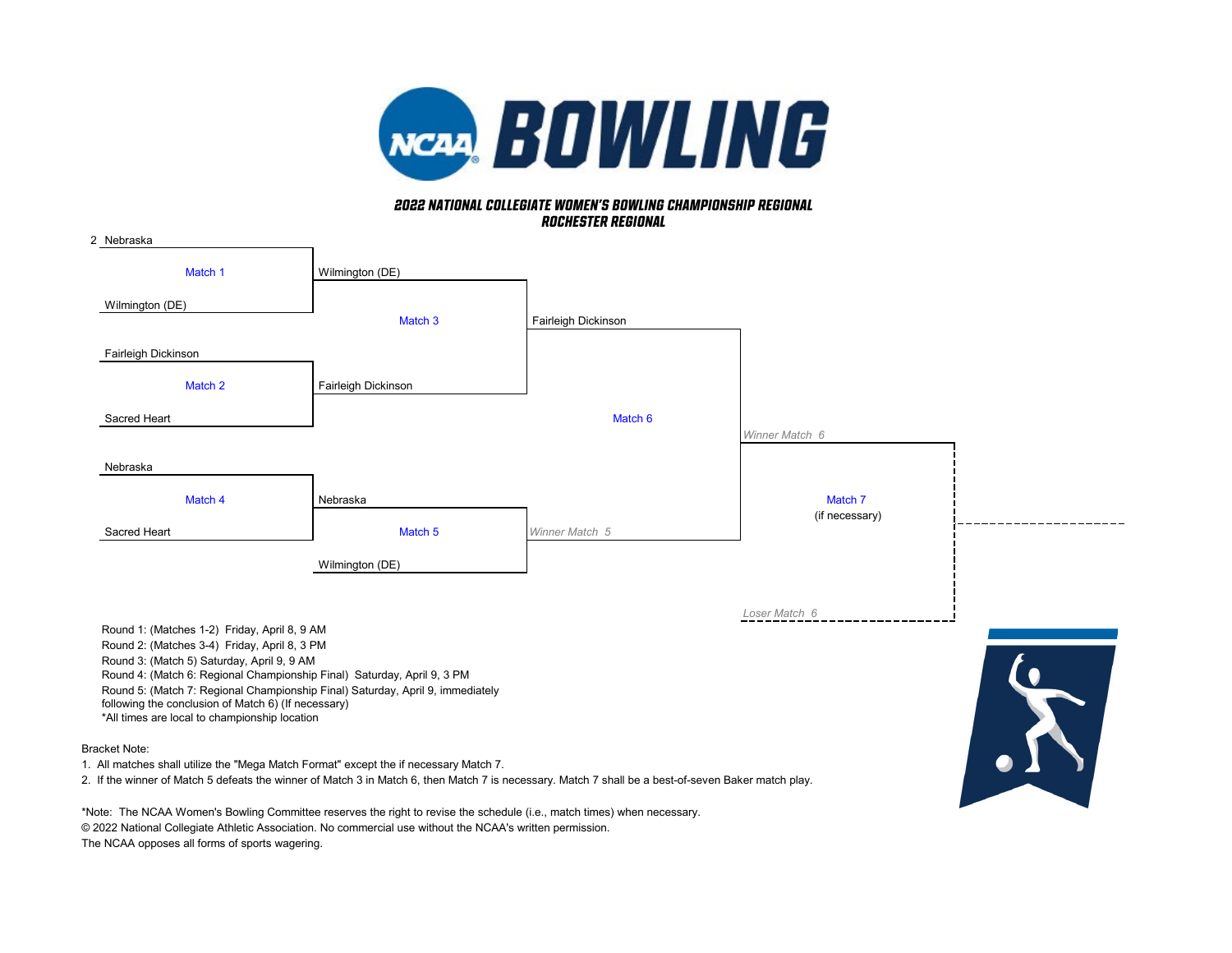

# *2022 NATIONAL COLLEGIATE WOMEN'S BOWLING CHAMPIONSHIP REGIONAL Arlington Regional*



#### Bracket Note:

1. All matches shall utilize the "Mega Match Format" except the if necessary Match 7.

2. If the winner of Match 5 defeats the winner of Match 3 in Match 6, then Match 7 is necessary. Match 7 shall be a best-of-seven Baker match play.

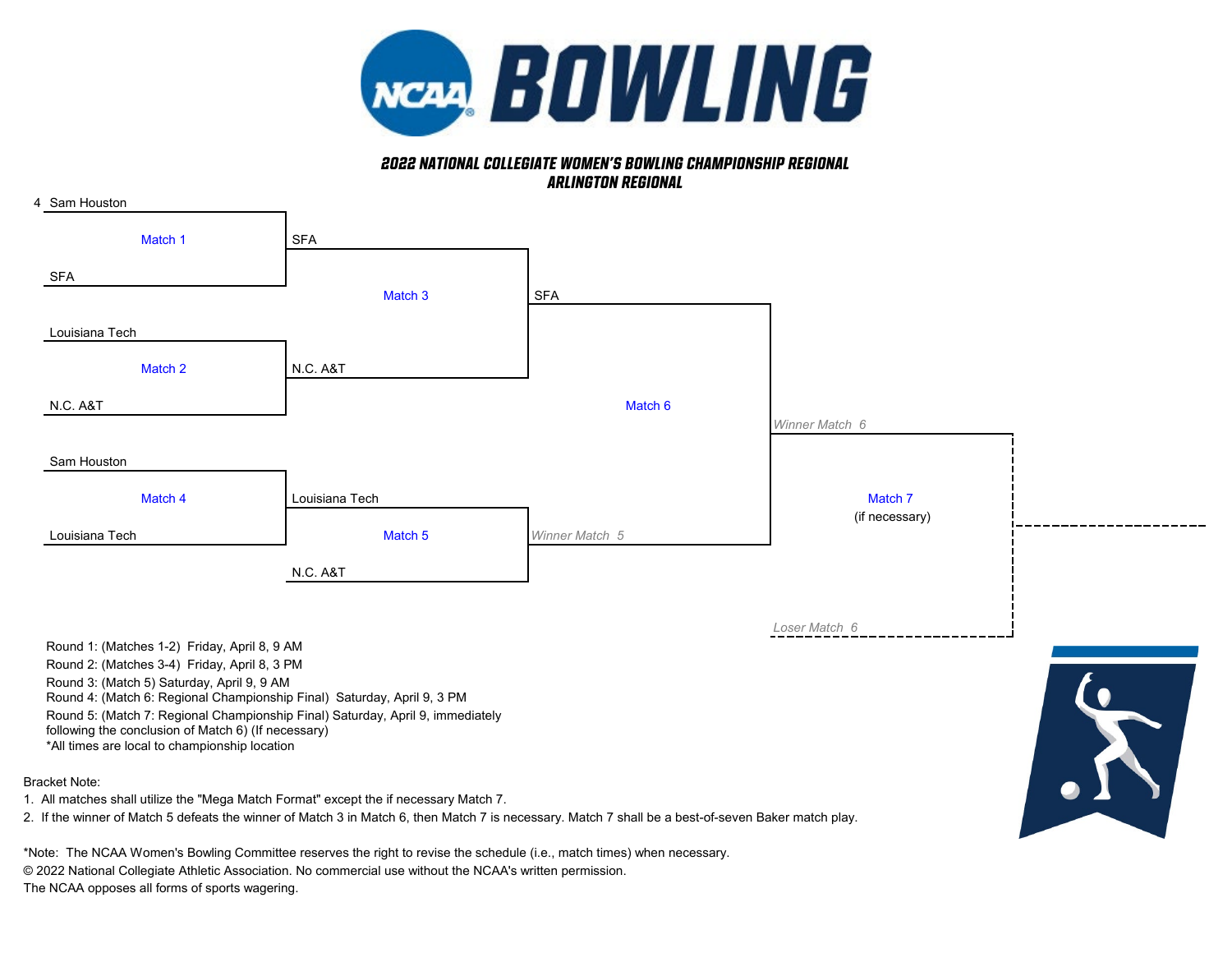

### *erie Regional 2022 NATIONAL COLLEGIATE WOMEN'S BOWLING CHAMPIONSHIP REGIONAL*

| McKendree                                                                                                                                                                                                                                                                                                       |                  |                |                           |                |
|-----------------------------------------------------------------------------------------------------------------------------------------------------------------------------------------------------------------------------------------------------------------------------------------------------------------|------------------|----------------|---------------------------|----------------|
| Match 1                                                                                                                                                                                                                                                                                                         | McKendree        |                |                           |                |
| Bowie St.                                                                                                                                                                                                                                                                                                       | Match 3          | McKendree      |                           |                |
| Mount St. Mary's                                                                                                                                                                                                                                                                                                |                  |                |                           |                |
| Match 2                                                                                                                                                                                                                                                                                                         | Mount St. Mary's |                |                           |                |
| Medaille                                                                                                                                                                                                                                                                                                        |                  | Match 6        |                           |                |
| Bowie St.                                                                                                                                                                                                                                                                                                       |                  |                | Winner Match 6            |                |
| Match 4                                                                                                                                                                                                                                                                                                         | Medaille         |                | Match 7<br>(if necessary) |                |
| Medaille                                                                                                                                                                                                                                                                                                        | Match 5          | Winner Match 5 |                           |                |
|                                                                                                                                                                                                                                                                                                                 | Mount St. Mary's |                |                           |                |
| Round 1: (Matches 1-2) Friday, April 8, 9 AM<br>Round 2: (Matches 3-4) Friday, April 8, 3 PM                                                                                                                                                                                                                    |                  |                | Loser Match 6             |                |
| Round 3: (Match 5) Saturday, April 9, 9 AM<br>Round 4: (Match 6: Regional Championship Final) Saturday, April 9, 3 PM<br>Round 5: (Match 7: Regional Championship Final) Saturday, April 9, immediately<br>following the conclusion of Match 6) (If necessary)<br>*All times are local to championship location |                  |                |                           | $\mathfrak{b}$ |

Bracket Note:

1. All matches shall utilize the "Mega Match Format" except the if necessary Match 7.

2. If the winner of Match 5 defeats the winner of Match 3 in Match 6, then Match 7 is necessary. Match 7 shall be a best-of-seven Baker match play.